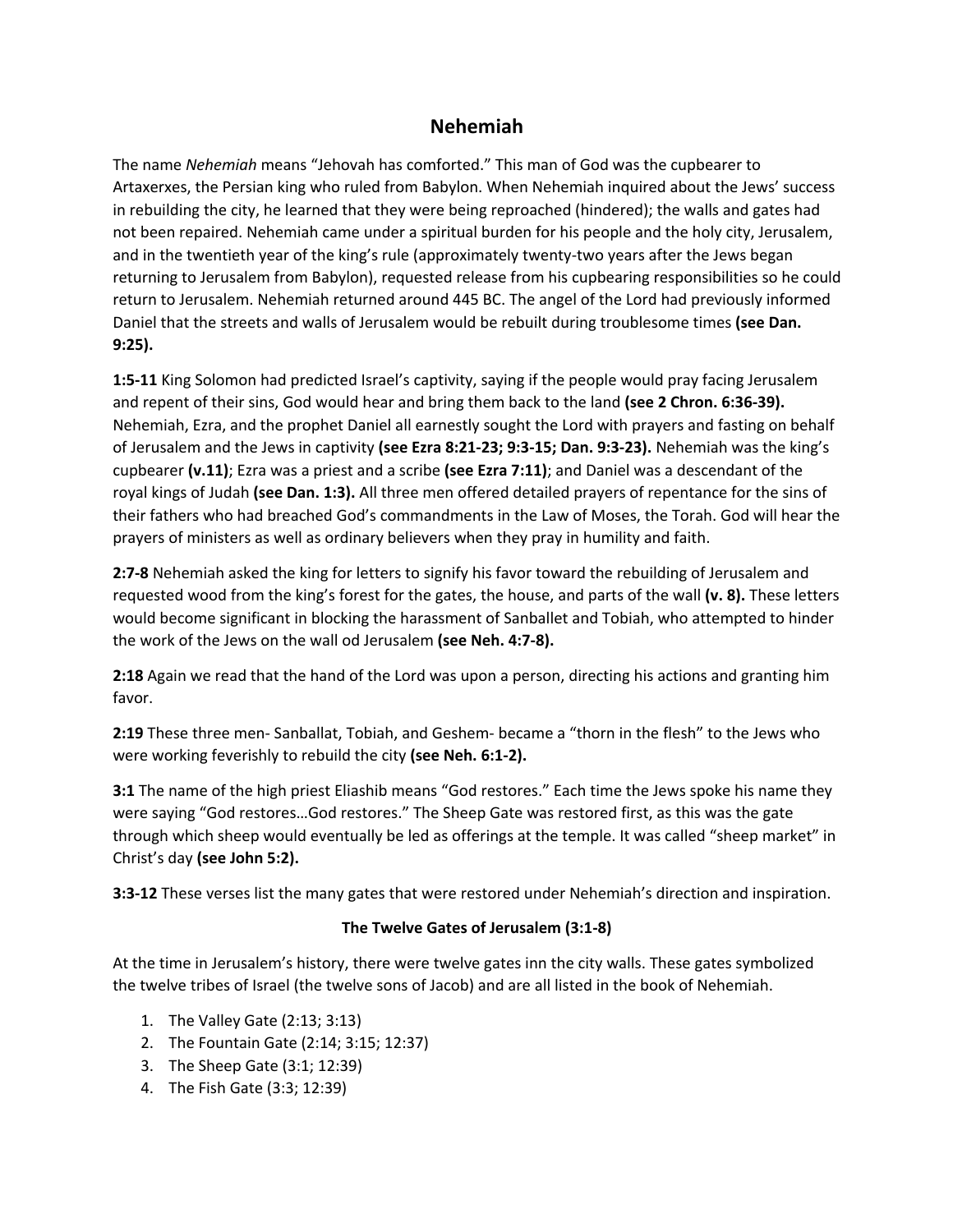- 5. The Old Gate (3:6; 12:39)
- 6. The Refuse (Dung) Gate (2:13; 3:14; 12:31)
- 7. The Water Gate (3:26)
- 8. The Horse Gate (3:28)
- 9. The East Gate (3:29)
- 10. The Miphkad Gate (3:31)
- 11. The Gate of Ephraim (8:16; 12:39)
- 12. The Prison Gate (12:39)

Today there are eight main gates in the wall of Jerusalem. They are:

- 1. Herod's Gate
- 2. The Damascus Gate
- 3. The New Gate
- 4. The Jaffe Gate
- 5. The Dung Gate
- 6. The Eastern (Golden) Gate
- 7. The Zion Gate
- 8. The Lion's Gate

These gates are open to the public; they do not include the sealed Double Gate and the Triple Gate located on the southern wall. In addition, passageway through the famed Eastern Gate (the Golden Gate) has been blocked by large stones. Muslims may have sealed this gate in AD 1541; it remains sealed to this day. In 1970, an archway from an earlier gate was discovered, concealed directly beneath the present Eastern Gate.

**4:1-5** The jealous Samaritan governor, Sanballet, and his cohorts were angry and mocked the Jews, diminishing their success, Nehemiah again prayed to God to send judgement upon these mockers and resisters as they again conspired to hinder the very will of God.

**4:10-12** Ten times the enemies of the Jews came to Jerusalem, harassed the construction crews, and made threats against them.

**4:13-23** Nehemiah divided his workers into two divisions: one-half of them would rebuild the walls while the other half held weapons and guarded the walls with shields, spears, and bows **(v. 16).** Note that the workers also carried swords at all times **(v. 17-18).** Men worked from sunrise until late at night and were required to remain in the city in the event of sudden attack by the Samaritans **(v. 21-23).** Nehemiah kept a man with a shofar (trumpet) with him continually; if the shofar sounded, the people were to gather for battle **(v. 18-20).**

### **Parallels Between Nehemiah's People and The People of Today (Chapter 5)**

The common Jews were in a dire situation. More than forty thousand had returned to more than thirtytwo cities in Judea and the area of Benjamin. Many returned to dwellings that had not been lived in for seventy years. Homes needed repairs; vines had not been pruned; weeds had overtaken the yards; and many people were in distress. Ordinary citizens mortgaged their land, vineyards, and houses to purchase food **(v. 3-4)**, then later resorted to borrowing money from wealthier Jews to maintain their farms, rebuild their homes, and pay the king's tribute **(5:7).**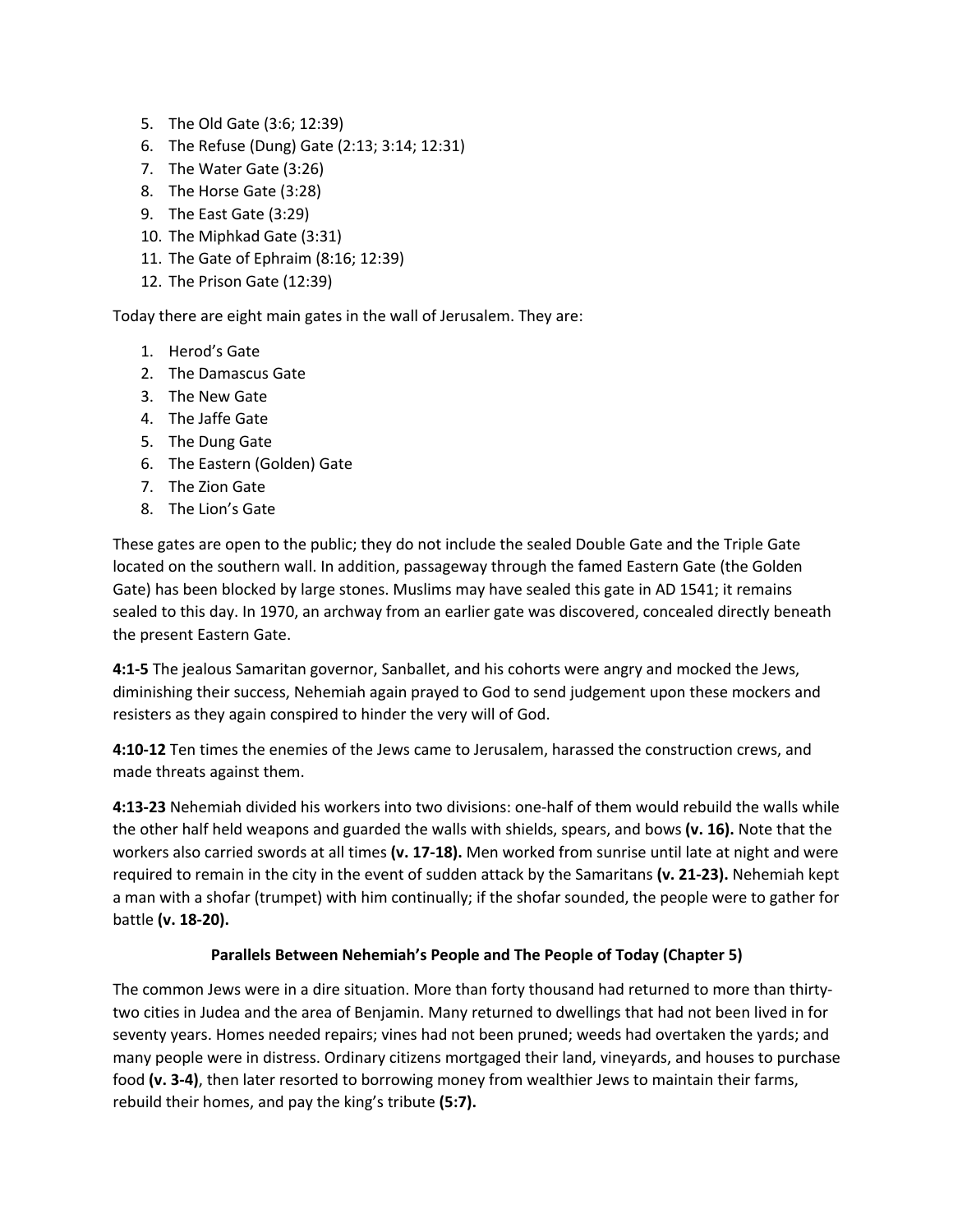The Jewish rulers charged interest on the loans **(v. 7)**; a practice forbidden in the Law of Moses **(see Lev. 25:36-37; Deut. 23:19).** Because of their excessive debts, average citizens were placing their children "unto bondage," meaning the children were becoming slaves, and the parents understood this **(v. 5).** Nehemiah rebuked the elders, demanding that they restore the lands and homes to those in debt and stop charging interest to their own brethren; the wealthier Jews obeyed Nehemiah's demand **(v. 8-13).**

Modern conservative-Christian economists note that the manipulation of money and interest rates has caused entire families to lack finances and file for bankruptcy, as they cannot afford increasing interest rates on their mortgages. We see today where the "king's tribute" (government tax money) is used to bail out banks and businesses; in the United States, money is printed by the Treasury and borrowed with an interest charge. The debts of nations and people's inability to repay the "king's tribute" will always lead to economic woes and eventually to the devaluation of a nation's currency. As money becomes worthless, the resulting chaos can lead to an eventual one-world currency. *(see coming Revelation notes on The Five Views Of The Book Of Revelation, How John's Vision Is Linked To Other Old Testament Prophecies and Visions, The Use Of Prophetic Symbolism, The Revelation Of Jesus Christ, Blessings For The Overcomer, Seven Scrolls And Seven Churches In Revelation, The Five Types Of Crowns Given As Rewards, The Symbolism In The Greco-Roman Culture, The Symbolism In Revelation, Matthew 24 Reveals The Imagery Found In Revelation, Early Church Theories Concerning The Antichrist, Where Will The Antichrist Rule?, The Mysterious Mark Of The Beast, Why Limited Buying And Selling?, The City On Seven Hills, and more.)*

### **Shaking The Lap (5:11-13)**

The phrase "I shook my lap" **(v. 13)** describes an ancient custom. The lap was a large pocket sewn on a person's outer garment used to hold and carry items. To "shake the lap" was a public sign of disgust and indicate a curse; in some instances, it was a declaration of war. For example, in the time of the Roman Empire, the Roman ambassadors gave the choice between peace and war to the Carthaginians. As a group, the Roman Senate shook their togas and announced, "We bring you war." Here, Nehemiah shook his outer garment before the elders and commanded that the houses of the elders charging interest to the people be shaken and emptied if these leaders did not perform their oaths. These Jewish leaders discerned that Ezra and Nehemiah meant business and were walking closely with God. They performed their wishes and released the Jews from the interest charges and returned their lands, vineyards, and homes to them **(see v. 11).**

**5:14** Nehemiah had worked as governor of Judea for twelve years and, in this role, directed the rebuilding of the walls and gates.

**5:19** Nehemiah wanted God's favor on his life for his obedience. God's favor accomplishes more than man's favor.

### **How To Say, "OH NO!" (6:1-3)**

The Samaritans organized conspiracies and strategies and hurled verbal assaults against the Jewish leaders and workers to prevent their progress. Now these same adversaries requested a meeting with Nehemiah in one of the villages in the plain of "Ono" **(v. 2)**, an odd name mentioned five times in the Bible three times in Nehemiah **(6:2; 7:37; 11:35).** Nehemiah understood that Sanballat's ulterior motive was to remove him from the wall, to delay the work, or possibly to slay him.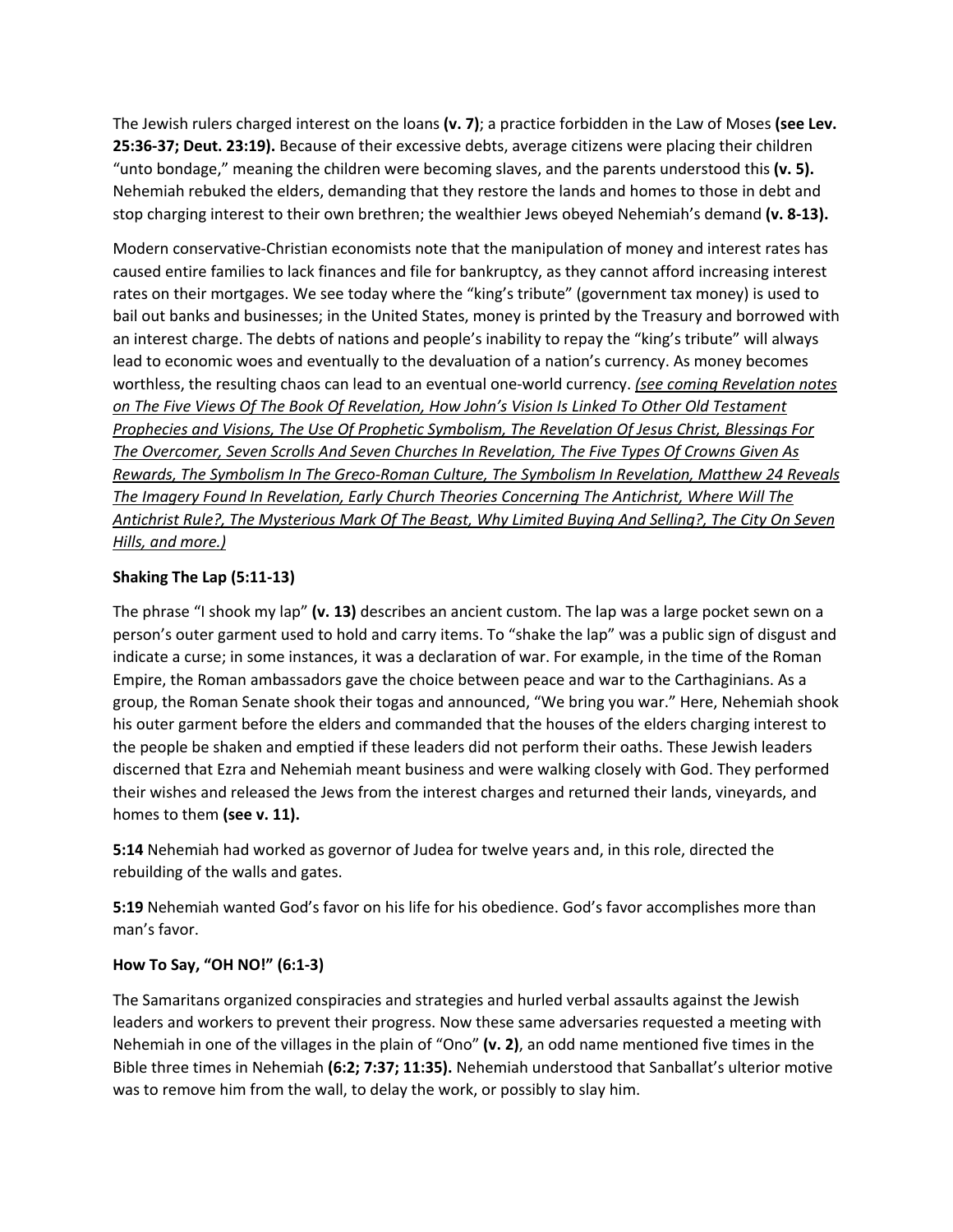Likewise, the adversary wants to hinder your assignment and stop your destiny by distracting you "in the plains of Ono." Symbolically, "Ono" is a place where, once you get there, you say to yourself, "Oh no… what have I done…Oh no, why did I do this… "The plain of Ono is also a place of regret because it pulls you out of God's will and into the enemy's trap. When Nehemiah was invited to Ono, he essentially told Sanballat, "Oh no! I am not leaving the wall to meet with you" **(see v. 3).** Four times, people sent a message for Nehemiah to come down, and all four times he told these distracters to forget it. He was staying in God's favor and not comprising with an adversary. We should say "Oh no" to temptation, to fear, to the tendency to be bitter and unforgiving. We need to say "no" to all the snares the adversary sets for us.

**6:5-9** A fifth letter arrived, again accusing the Jews of attempting to establish their own king and dishonor the king of the Medes and Persians in Babylon. Note that previously the king gave Nehemiah letters indicating his approval to conduct the work in Jerusalem **(see 2:7-10).** Sanballat's motive was attempting to frighten the people **(v. 9).**

**6:10-14** The Holy Spirit revealed to Nehemiah the false prophets' strategy: they were being paid secretly to put the fear of assassination in Nehemiah's heart. But he refused to be intimidated. Despite the "stress" that was upon this man of God, he walked in God's favor continually, looking to God for His strength and help.

**7:1-4** The city and gates were complete, but watchmen were required to guard the gates from unsuspected enemies who might try to sneak into the city. The houses within the walls of Jerusalem were not repaired and few men were living inside the city. More men were needed in the city to rebuild the living areas and to defend the city against future attacks.

**8:2-6** This reading of the Torah took place during the Feast of Trumpets **(see Lev. 23:24).** Ezra stood on a raised platform and, when he opened the Tora, the people stood; then they raised their hands, bowed their heads, and eventually fell on their faces in worship. This may be the origin of some Christian communities' custom of standing at the reading of the Bible as a minister reads his "text."

**8:8** The people did not add to nor take away from the Word of God; they received it as it was written and intended.

**8:10** After many years of captivity, distress, and rebuilding, the time came for the nation to stop weeping and begin rejoicing! "The joy of the Lord is your strength" was the theme of God's promise and a reminder to all the people. The joy of the Lord is still the source of our strength today.

### **Four Branches Representing Four Types of Life Issues (8:14-18)**

The feast described here was the Feast of Tabernacles, which Moses called "the Feast of Ingathering" **(see Exod. 23:16).** Jewish rabbis assert that four types of tree branches were used to build booths in which the people were to live during the seven days of this yearly feast. First each branch is a picture of our spiritual walk with God. These four branches are identified by rabbis interpreting the Hebrew words used in **Exodus 23:16** and based upon Jewish tradition.

The first branches came from the willows of the brook; the willow represents weeping and sorrow. In Babylon, the Jews sat down by the rivers of Babylon, hanging their harps upon the willows, weeping, refusing to sing the song of Zion **(see PS. 137:1-3).**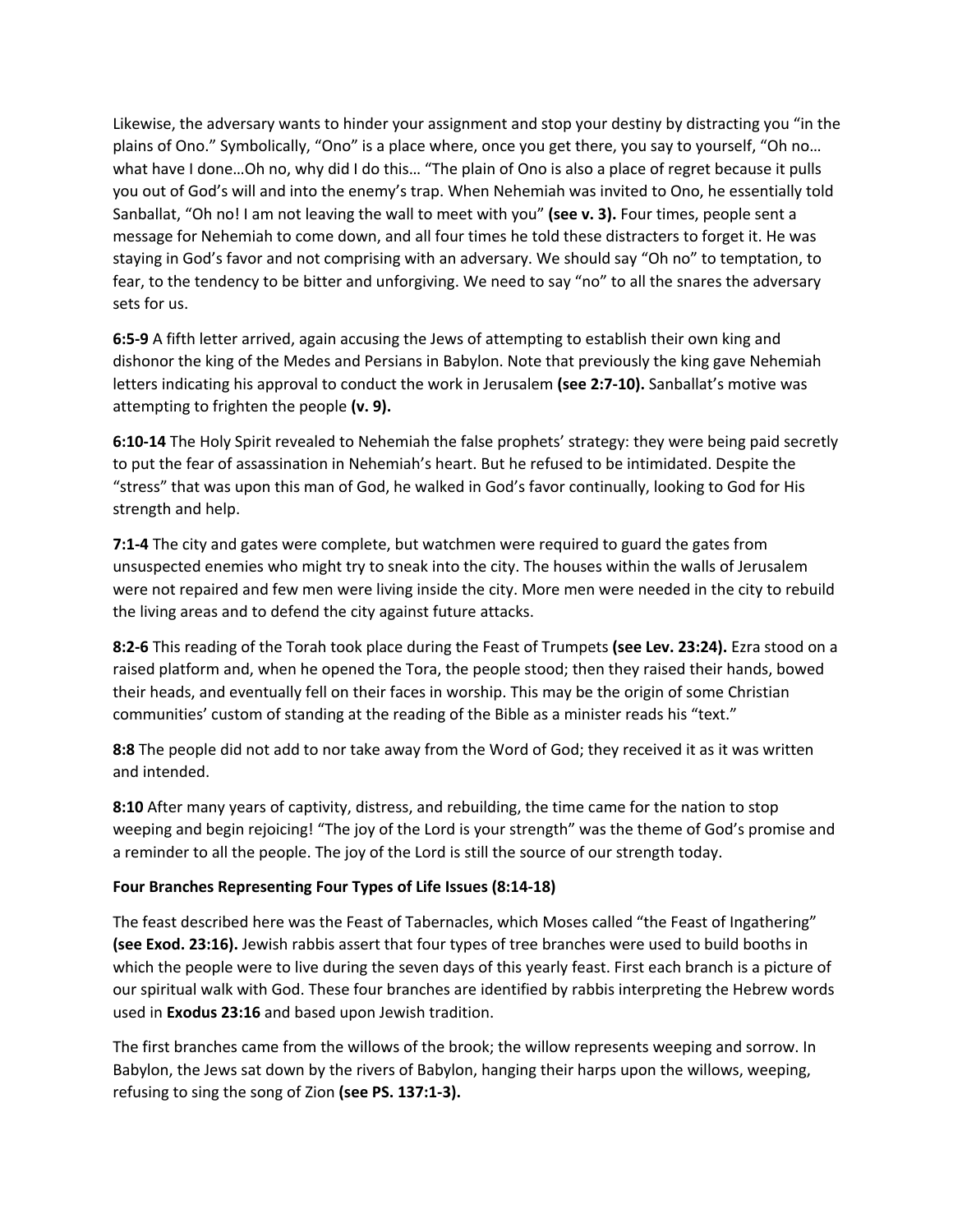The second branches came from the palm or date tree, a tree associated with victory and rejoicing. Multitudes of people waved palm branches when Christ rode the donkey into Jerusalem **(see John 12:13)** prior to his crucifixion **(see John 12:13).**

The third branches were from citrus trees; they had somewhat acidic fruit, which represents the seasons of bitterness we encounter.

The fourth branches were from the myrtle tree, which symbolizes warfare. (Note that **Zech. 1:8-11** recounts Zechariah's prophet's vision in which he saw four horses of different colors and a man standing among the myrtle trees).

These four branches represent and sum up four prominent issues of life: times of sorrow, victory, bitterness, and warfare. For the first since the days of Joshua, the children of Israel were now celebrating Tabernacles **(v. 17-18)**, a feast representing the seasons of joy.

**9:4-38** The five books of Moses have been read; and now the Levites offer a prayer to God to renew their covenant with Him. The covenant was written, and seals were placed upon the scroll **(v. 38)**. Much of this chapter is a review, beginning with the calling of Abram out of Ur of Chaldees **(v. 7)**, to the division of Israel and the Assyrian captivity of the ten tribes **(v. 32).**

**10:1-39** These verses give sixteen parts of the covenant that the priests and Levites covenanted to keep and teach the people. Each part is found in the five books of Moses and is a command for Israel's moral, ethical, judicial, and spiritual laws. After the seventy years of captivity and years of distress in rebuilding the city, these elders and spiritual ministers understood that the reason foe all their past difficulties was the combined generational sins of the kings, priests, elders, and people. They knew that if the leaders and people obeyed the laws of God, they would again prosper as a nation. As written in the Torah, "Keep therefore the words of this covenant, and do them, that ye may prosper in all that ye do" **(Deut. 29:9).**

**11:1-2** In order to repopulate Jerusalem, lots were cast to determine who would be chosen to live there. One out of every ten people living in the surrounding towns and cities was selected to move to Jerusalem, meaning a tenth of the Jewish population would live in Jerusalem. The Hebrew word for *tithe* is *ma'aser*, meaning "the tenth part," and I believe this "tenth" of the population moving to Jerusalem represented a "tithe" to God's city in Jerusalem. Note that those willing to move to Jerusalem also received a special blessing from the people **(see v. 2).**

**12:44-47** Nehemiah not only restored the divine order of the priesthood (along with Ezra), the temple rituals, the seven feasts, and the Sabbaths, he also restored the worship David and Solomon had instituted in their days **(see v. 45).** The temple was not intended to be a place of form and routine but was a house in which to worship the Most High with singing and instruments of praise. The same is true today.

**13:1-31** One final phase remained in Nehemiah's complete restoration of Jerusalem: a cleansing at the temple and a restoring of the divine order of tithes for the Levites **(v. 12-12).** Nehemiah separated the priests who had married non-Jewish wives, or the "mixed multitude" (see v. 3). He then stopped the men from profaning the Sabbath by selling food and goods at the gates of Jerusalem **(v. 15-22).** Finally, he separated the men who had married wives from Ashdod, Ammon, and Moab **(v. 23-30).** Note that a relative of the high priest had married the daughter of Sanballat, the enemy of the Jews. Nehemiah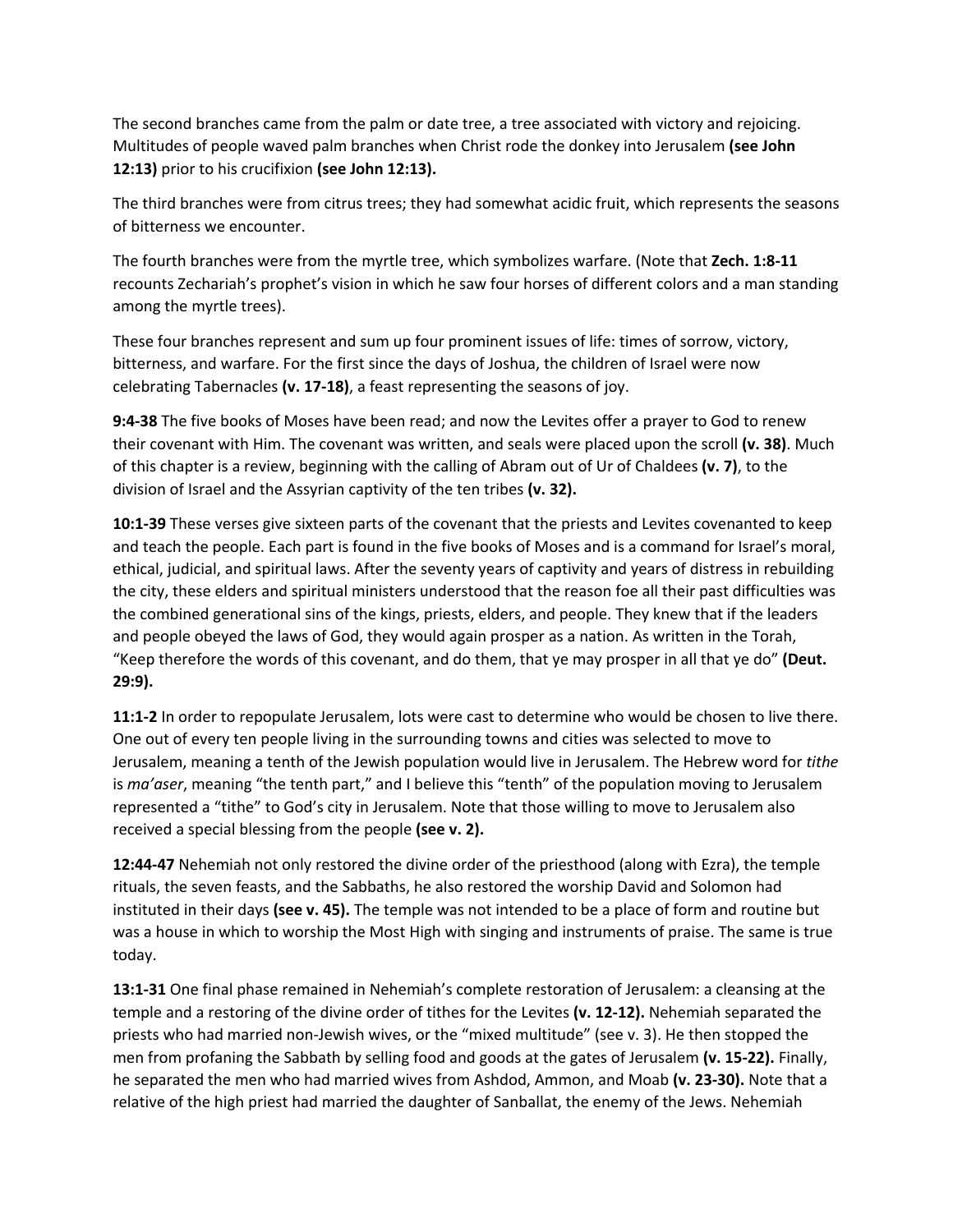expelled this man from the temple **(v. 28).** History indicates that Sanballat's son-in-law went to Samaria and there the Samaritans built their own temple on Mount Gerizim.

## **PLEASE REMEMBER ME, OH GOD! (Chapter 13)**

In the closing chapter of Nehemiah, the man of God performed a final "house cleaning" to ensure that the divine order and spiritual purity were established in the house of God. he removed a priest, Eliashib, who for twelve years had secretly been allied with Tobiah the Ammonite **(v. 4-9).** Nehemiah restored financial support to the Levites and priests **(v. 10-14).** He demanded that selling of all goods be stooped on the Sabbath in Jerusalem and at the gates **(v. 15-22)**, and he required all Jews who had married strangers to separate from their foreign wives or to "get out of town," which some did **(v. 23-28).** Notice the number of times when Nehemiah dealt with these complicated issues, he requested that God "remember" him for the good he did **(v. 14, 22, 31).** 

Malachi, also a prophet of the exile, revealed that a "book of remembrance" was written in heaven for those who fear the Lord and think on His name **(see Mal. 3:16).** Numerous types of books are used in heaven to record information and events, including the book of the tears of the saints **(see Ps. 56:8)**, the names of believers in the book of life **(see Phil. 4:3)**, and the book of deeds and works, from which our earthly lives will be judged **(see Rev. 20:12).** The book of remembrance, only mentioned in **Malachi 3:16**, is believed to be a heavenly book with names of individuals who fear God, testify of His name, and give of tithes and offerings, as alluded to in the context of **Malachi 3**, since Malachi was dealing with the people bringing their tithe and offerings to the temple.

Malachi's writing predates Nehemiah's, and it is quite possible that Nehemiah understood the significance of this mysterious book revealed to Malachi and was requesting God's attention to remember him for all his good deeds. Malachi wrote that those in the book of remembrance would be spared as a father spares his sons **(see Mal. 3:17)**, indicating that a person whose name was in the book of remembrance would receive protection in the day of adversity. Nehemiah had many personal and political adversaries and needed supernatural protection from the Lord. God certainly remembered Nehemiah and granted him success.

### **WHEN GOD REMEMBERS YOU**

After Samson broke his Nazarite vow and lost the anointing on his life, he eventually cried out, "O Lord God, remember me, I pray thee and strengthen me…" **(Judg. 16:28).** Hannah desired a son and in prayer said, remember me, and not forget thine handmaid, but wilt give unto thine handmaiden a man child, then I will give him back unto the Lord all the days of his life…" **(1 Sam. 1:11).** The psalmist besought God, "God remember me, O Lord, with favor…" **(Ps 106:4).** In each of these examples, the Hebrew word for *remember* is *zakar*, which has the connotation of marking something or recognition to remember it.

We read that after the flood Noah, "God remembered Noah" **(Gen. 8:1).** God also remembered Abraham and spared his nephew from the destruction of Sodom **(see Gen. 19:29).** When the time came for the barren womb of Rachel to conceive a son, the miracle occurred because "God remembered Rachel … and opened her womb" **(Gen. 30:22).** As the children of Israel cried out to the Lord during their bondage in Egypt, "God heard their groaning, and God remembered his covenant with Abraham, with Isaac, and with Jacob" **(Exod. 2:24).** God also informed Israel that if they went to war and sounded the